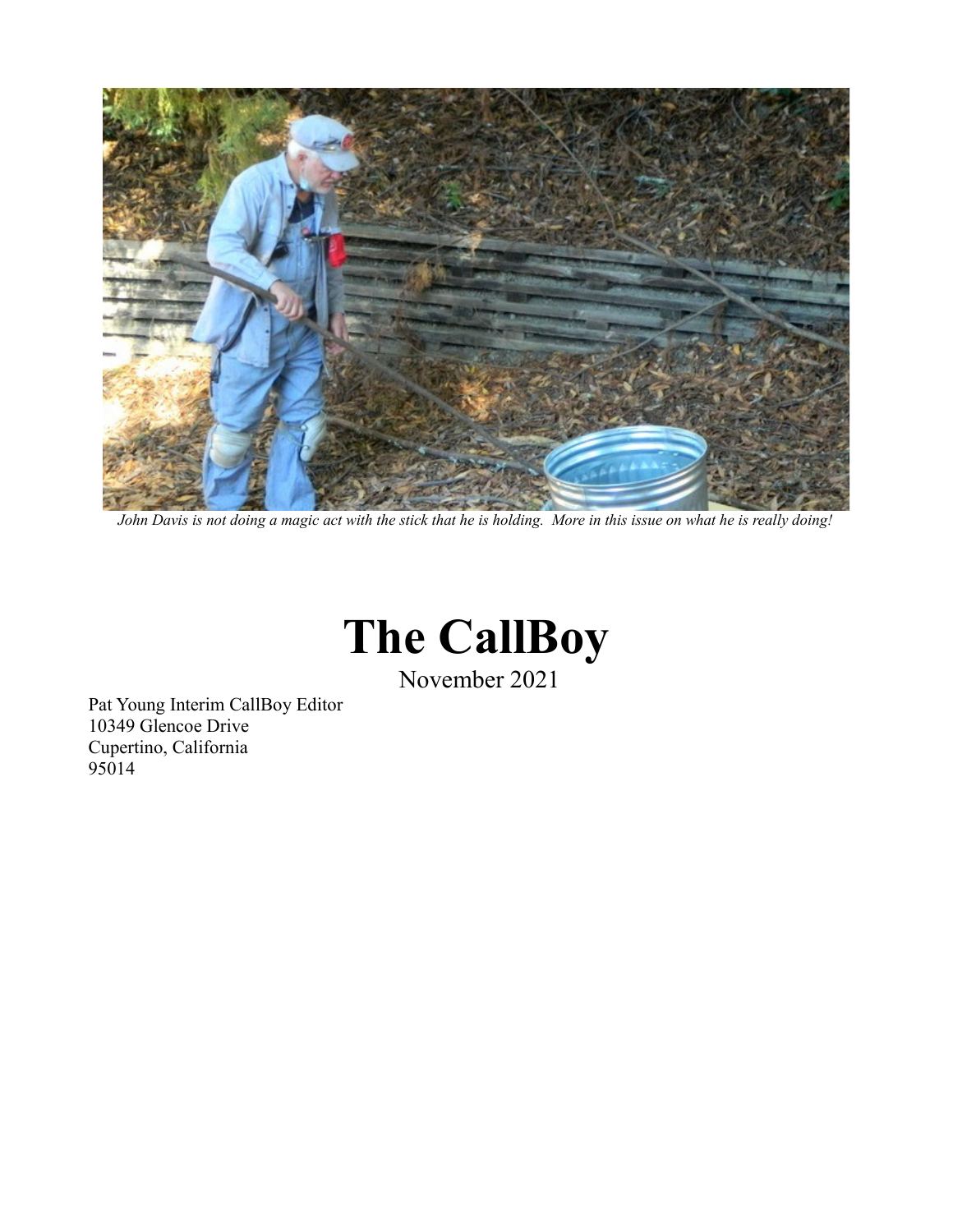# **The CallBoy Newsletter**

**Official Publication of the Golden Gate Live Steamers, Inc. Copyrighted 2021**

| <b>Tilden Park</b><br>2491 Grizzly Peak Blvd,<br>Orinda, California 94563                 |                                                                                              | Pat Young, Editor<br>phty95014@yahoo.com |                                                                                                                                                                                                | $A\,501(c)(3)$ Non-Profit Museum<br>www.ggls.org or       |
|-------------------------------------------------------------------------------------------|----------------------------------------------------------------------------------------------|------------------------------------------|------------------------------------------------------------------------------------------------------------------------------------------------------------------------------------------------|-----------------------------------------------------------|
|                                                                                           |                                                                                              | November 2021                            |                                                                                                                                                                                                | www.goldengatels.org                                      |
|                                                                                           | <b>Officers</b>                                                                              |                                          |                                                                                                                                                                                                | <b>Membership</b>                                         |
| President:                                                                                | <b>Rick Reaves</b>                                                                           | 510-479-3386                             |                                                                                                                                                                                                | To qualify for membership, attend 2 monthly               |
| Vice President:                                                                           | Jon Sargent                                                                                  | 510-233-6481                             |                                                                                                                                                                                                | meetings. At the first meeting, please introduce          |
| Secretary:                                                                                | Rich Croll                                                                                   | 510-227-9174                             | yourself and obtain a membership application from                                                                                                                                              |                                                           |
| Treasurer:                                                                                | John Lisherness                                                                              | 510-647-8443                             | Membership chairman or Secretary. At the second                                                                                                                                                |                                                           |
| Safety:                                                                                   | Jerry Kimberlin                                                                              | 510-809-7326                             | meeting, return your completed application, the yearly                                                                                                                                         |                                                           |
| Director at Large Mark Johnson                                                            |                                                                                              | 510-889-9451                             | and you are officially a member.                                                                                                                                                               | prorated club dues, together with the \$25 initiation fee |
|                                                                                           | Ombudsman                                                                                    |                                          |                                                                                                                                                                                                |                                                           |
| Matt Petach                                                                               |                                                                                              | 408-256-2883                             |                                                                                                                                                                                                | <b>CallBoy</b>                                            |
| <b>GGLS Trust Fund Members</b><br>John Lisherness<br>Jerry Kimberlin (elected March 2015) |                                                                                              |                                          | Articles, pictures, photographs, items for sale or any<br>other information that would be of interest to the club<br>should be sent to Pat Young, the CallBoy editor at<br>phty95014@yahoo.com |                                                           |
| Ken Blonski (elected December 2019)                                                       |                                                                                              |                                          |                                                                                                                                                                                                |                                                           |
| Bits & Pieces:<br>$\Delta$                                                                | <b>GGLS Committee Chair people</b><br>Sheldon Yee<br>$I_{\text{orry}}$ $V_{\text{imhorlin}}$ |                                          | the 19th!                                                                                                                                                                                      | Deadline for submittal to next month's issue is           |

# **Calendar of Club Sponsored Events**

11/14/21 General Monthly Meeting/Board Meeting 12/12/21 General Monthly Meeting/Annual Meeting/ Board Meeting

| Bits & Pieces:          | Sheldon Yee                 |
|-------------------------|-----------------------------|
| <b>Boiler Testing:</b>  | Jerry Kimberlin             |
| Building:               | <b>Rick Reaves</b>          |
| CallBoy Editor:         | Pat Young                   |
| Engine:                 | Mark Johnson                |
| Grounds:                | Andy Weber                  |
| High Track:             | Sheldon Yee                 |
| Librarian:              | Pat Young                   |
| Membership:             | Sammy Tamez                 |
| Public Train:           | Walt Oellerich              |
| Refreshments:           | Walt Oellerich, Sheldon Yee |
| Rolling Stock:          | Rich Croll                  |
| Round House:            | Michael Smith               |
| Security:               | Jon Sargent                 |
| Signals:                | John Davis                  |
| <b>Technical Talks:</b> | Charlie Reiter              |
| Track:                  | John Lytle                  |
| Web Site:               | Pat Young                   |
|                         |                             |

### **Club Correspondence**

All correspondence to the Golden Gate Live Steamers should be sent to the secretary, Rich Croll at his email [railroc66@yahoo.com](mailto:railroc66@yahoo.com)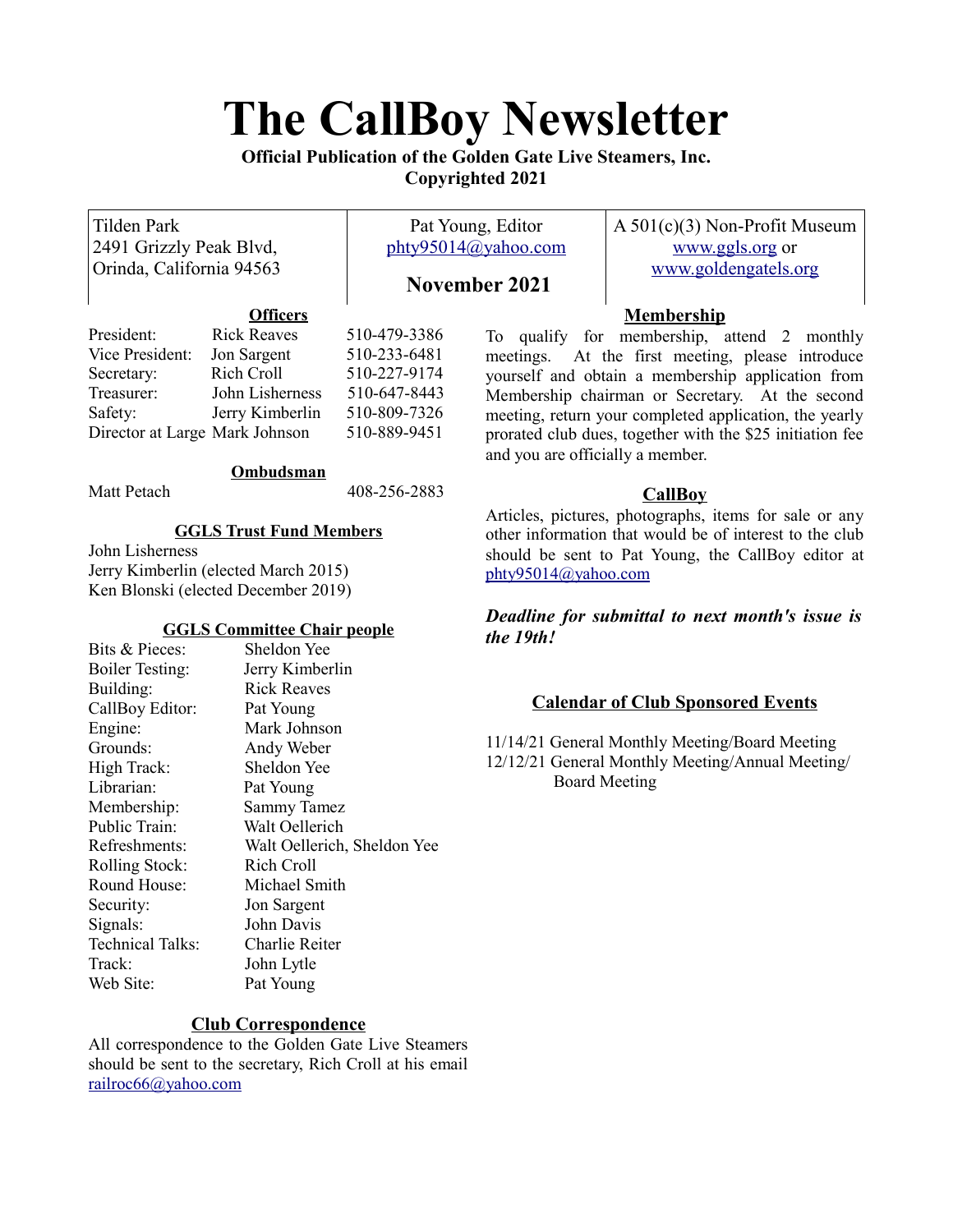#### **Announcements**

#### **Board Elections**

Nominations are open now for members who would like to run for any of our Board officer positions in the upcoming election. As a refresher, the list of officer positions that are open for the election cycle are:

President, currently filled by Rick Reaves Vice President, currently filled by Jon Sargent Secretary, currently filled by Rich Croll Treasurer, currently filled by John Lisherness Ombudsperson, currently filled by Matt Petach Safety, currently filled by Jerry Kimberlin Director at Large, currently filled by Mark Johnson

If you'd like to be added to the list of candidates for a position, please send me an email at  $\text{matt}(\hat{\omega})$  petach.org

#### **Clubhouse Door Lock Time Change is Here**

By the time you read this our clubhouse door lock is changed back to the winter hours schedule so your push button combination will only work between 7 am to 7 pm each day. So please turn off the main power and be out of the building by 7 pm so you don't get locked out!

Jon Sargent [jonsargent7@aol.com](mailto:jonsargent7@aol.com)

#### **Minutes of the General Meeting**

From acting Secretary Matt Petach

The meeting was called to order at 10:01 hours Pacific time by Vice President Jon Sargent.

#### **Steaming Activities:**



Charlie Reiter held their annual apple crushing/juicing party under steam. They crushed apples, made 15

gallons of apple juice, and had dinner under the trees with the steam engines running.



Sarah Buhre went down to Anaheim to Railroad Supplies to buy a speeder, for their personal use at the club.

#### **Officer Reports:**

Nothing new to report from the President, Vice President, Secretary, Safety, or Director at Large. Our Treasurer John Lisherness gave his report and for more details please contact John directly.

The Ombudsman reported work continues on being able to accept electronic donations from the public. Also, nominations are being accepted for candidates for the 2022 Board elections, which are coming up in December. If you would like to run for an office, please email matt@petach.org to let him know what office you'd like to run for. We're accepting names for all Board officer positions.

#### **Committee Reports:**

Nothing new to report from Buildings, Roundhouse, High Track, Locomotives, Rolling Stock committees.

**Security:** Security reports that the clubhouse combination door lock will change to winter hours at the end of October, and it will lock between 7 pm and 7 am each day. Make sure you have packed up and turned the power off before 7 pm, so you don't get locked out!

**Grounds:** Grounds reports the gas chipper has been serviced and is being used to chip up branches from around the property. The chips are being put on the dirt areas to keep them from getting as muddy.

**Signals:** Signals reports there is still an intermittent problem with the signal at the top of the trestle by the flowers. They're still trying to identify the source of the intermittent failures, so please be aware of that when running.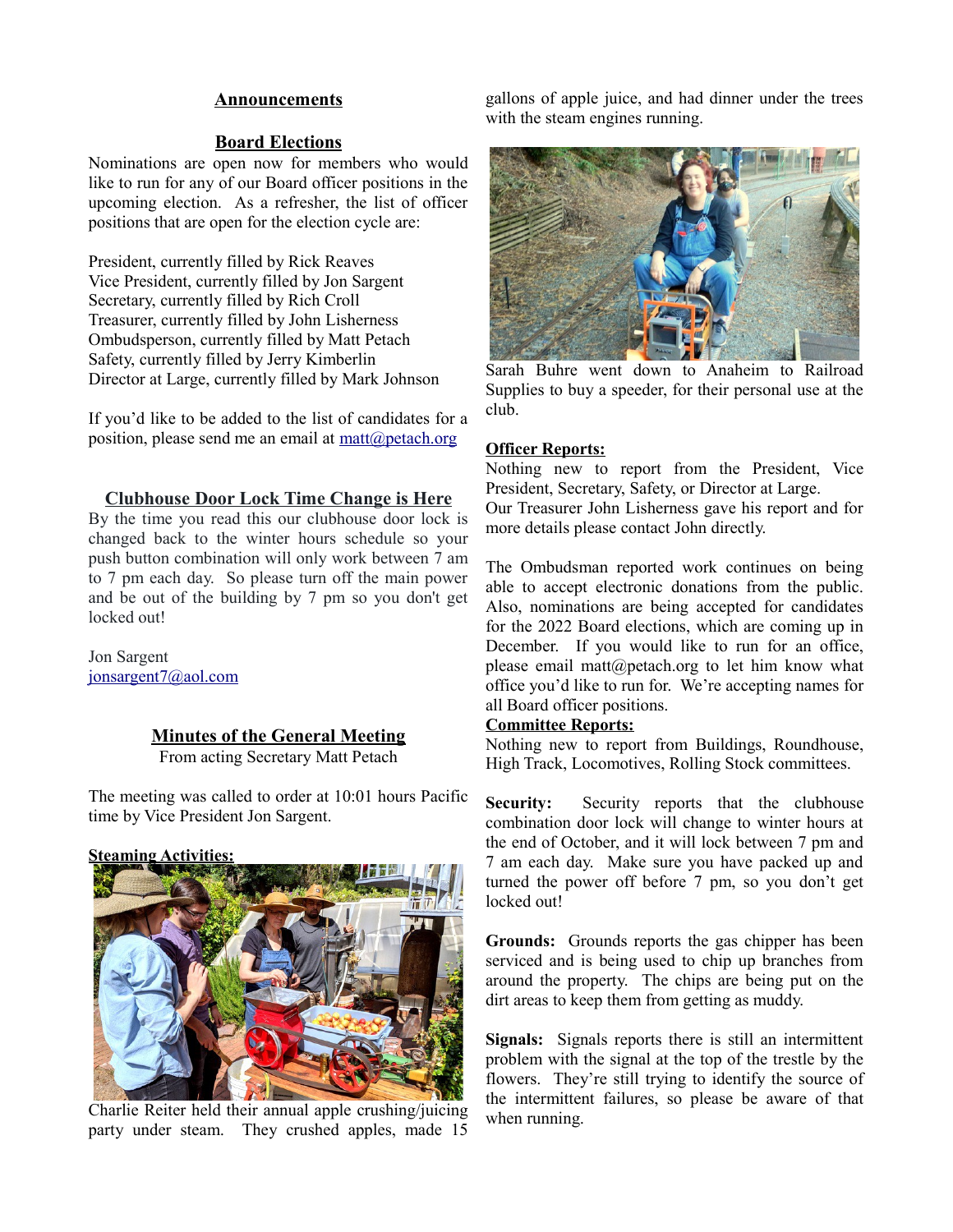**Ground Track:** Ground Track reported that John Lytle tamped the ballast in the area out back that was sinking.

**Public Train:** Public train reported we're seeing about 800 riders each week, and bringing in quite a lot in donations, which is really good. Thanks to everyone who helps out with making this such a success!

**GGLS Web Site:** A new club roster has been uploaded to the website, with updated information. *Please remember the club roster contains private information, and shouldn't be shared or sold to anyone.*

**Builder's Group:** Pat posted a video link last issue from Joe Pieczynski, a true master builder, on his assembly of a 1/12" scale 1890 metal lathe from parts that he machined from metal parts from a kit. In my opinion just a few in our club could match his ability. I will continue to post entries of video that I think the readers would be interested in as space in the CallBoy permits.

**CallBoy Newsletter:** This month, Pat tried something new in that along with sending out the online monthly CallBoy, he included a trip report of the 2021 Fall Open House. He is hoping that members who never attended one of our Meets will be encourage to attend & help out.

Late fall is the time that Pat & the Board have to do year end event planning that include preparing for the 2022 Board member elections, finalizing the 2022 event calendar and sending out the 2022 membership renewal & roundhouse lease payment form. For those members who are new to the club, we collect next years membership dues at the end of the year and for those who joined in the last quarter, you won't renew until next year. In the past, members would trickle in with their renewals, which was somewhat tedious, so the Board instituted an "early bird" special. You will get a discount if you send in your payment before the end of the year.

One final thing is that the CallBoy is what it is due to its contributors and during the pandemic the contents were sparse; if you have anything you think other members would be interested in seeing, please feel free to send it in. The CallBoy's purpose is to inform & entertain and if members look forward to at least opening it, Pat is happy.



**Library:** Librarian Pat Young would like to personally apologize to Mel for leaving a mess in the club house because of the recent magazine & book donations. For those who don't know Mel, he does cleaning of the club house and cuts up timber for the wood stove. Pat is sorry that he had contributed extra work to Mel which is unforgivable.

So Mel, if you can bring back some of the boxes that Pat left behind for the library, he will bring the books & magazines back home for cataloging.

Also If you've borrowed things from the club library, don't forget to return them after you finish reading them.

**Membership:** Sammy Tamez reported that there were no new members this month. On a side note, he mentioned the Skunk Train up north is running, but only a short run as Tunnel #1 is still collapsed. They offer "forever passes" for \$1886, and have rail bike rides available.

#### **Old Business:**

Ombudsman is still collecting names for the election slate. Mail [matt@petach.org](mailto:matt@petach.org) if you'd like to run for any of our officer positions!

#### **New Business:**

Ken Blonski asked if we might get our parking area repaved at the same time the road is getting re-paved. Jon thought it was unlikely, but he will check with the Park District about this.

General Meeting was adjourned at 10:16 hours Pacific time.

**Minutes of the Board Meeting**

By Matt Petach, acting Secretary

The meeting was called to order at 10:39 hours Pacific time by Vice President Jon Sargent. Members present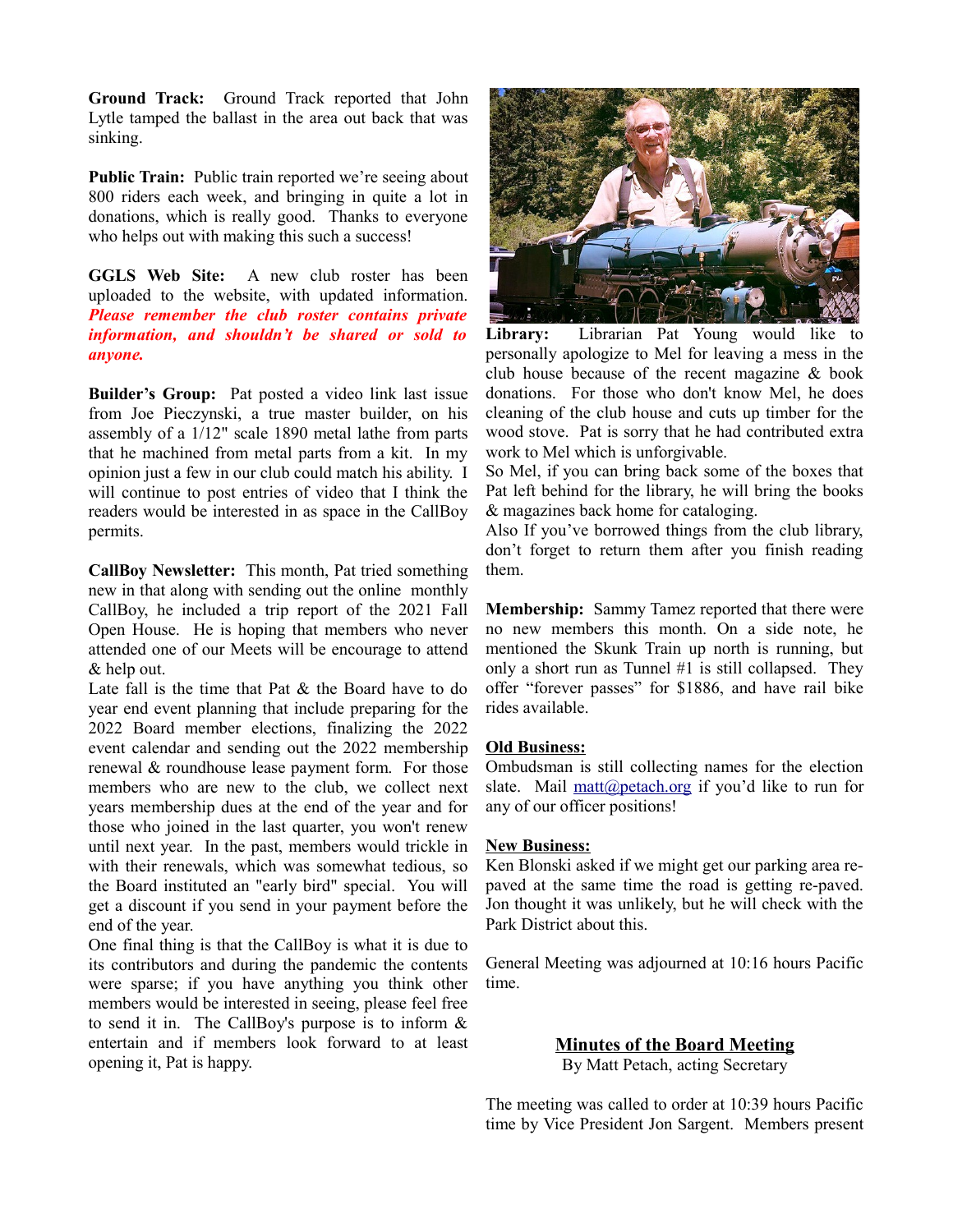were Rich Lundberg, Jon Sargent, John Lisherness, Jerry Kimberlin, Mark Johnson, & Ombudsman Matt Petach, acting as Secretary.

A motion was made by Rich Lundberg to approve the minutes from the September 2021 Board meeting. The motion was seconded by Jerry Kimberlin. The motion passed.

#### **OLD BUSINESS**

Electric Gate Proposal: Jon Sargent gave the following update on the electric gate proposals: So far, we have one proposal for \$32,000 and the consensus was their proposal does not meet our requirements. Jon will communicate that back to R&S, and ask for a standard swing gate proposal instead. Jon will again ask Reed Brothers to provide a bid as well and reach out to Eric Bledsoe at Electronic Innovations, and will report progress back at the next meeting.

**Electronic payment processing:** Matt has unfortunately not made as much progress as he had hoped, but will report back at the next meeting on our ability to accept electronic donations.

**Standing Rules Update:** Current 2 page standing rules need to be updated; Jerry Kimberlin agreed to read through them and provide an updated version for the Board to review, modify, and approve. Jerry will also check the Safety manual, modify it with the current date, and send it to Jon & Pat Young to be uploaded on our website to replace the existing version.

**New Waiver & Release of Liability document:** John Lisherness made a motion to accept the document Mark and Jon have prepared. Mark Johnson seconded the motion. During discussion, it was agreed that Mark Johnson will provide additional updated text to it and send it to the Board for approval via email in time for it to be included with renewal reminders.

#### **NEW BUSINESS**

Pat Young asked the Board to approve the proposed 2022 calendar. The Board determined that this is not something that needs a vote, though we should verify meet dates with SVLS and PVARR before finalizing it. Pat asked if the Club wants again to provide an early bird discount for early 2022 membership dues renewals. Rich Lundberg made a motion to provide an early bird discount this year. Mark Johnson seconded the motion. The motion passed.

We discussed the Vegetation Management document received from the Park District. Jon will set up a meeting with Andy Weber & Dave Weaver from Tilden Park to walk-thru and see if there is anything else we need to do within our area.

Jerry Kimberlin is considering relaxing copper boiler standards to pass at 1.25 times pressure instead of current 1.5 times. The Board determined that it is up to him to set, and no vote is needed by the Board to approve it.

Jon adjourned the meeting at 11:31 hours Pacific time.

# **GGLS Steam Engine Upgrades**

Submitted by John Davis

Two broken oil cups on the RGS 22 were replaced with custom machined adapters. Oil leaks on the top of the steam chest were sealed.

The RGS 20 got a new Naugahyde seat cover. Both engines are in good working order and were used in a double header on October 17, 2021 Public Train. All work was done by John Davis & Paul Hirsch.

# **Bits and Pieces** Submitted by Pat Young

**Charlie Reiter:** Charlie brought in two projects that he was working on.



His current tractor project has steel cleated wheels which is tough on his brick yard at home. So he decided to add solid rubber tires on it and ordered some from England for his 16" wheels. But inside the small box that he got didn't have tires but 30 feet of rubber strips. He ended up grooving the rubber strips with a dado blade on a table saw, glued the strip down with Pliobond and pinned the ends of strip to securely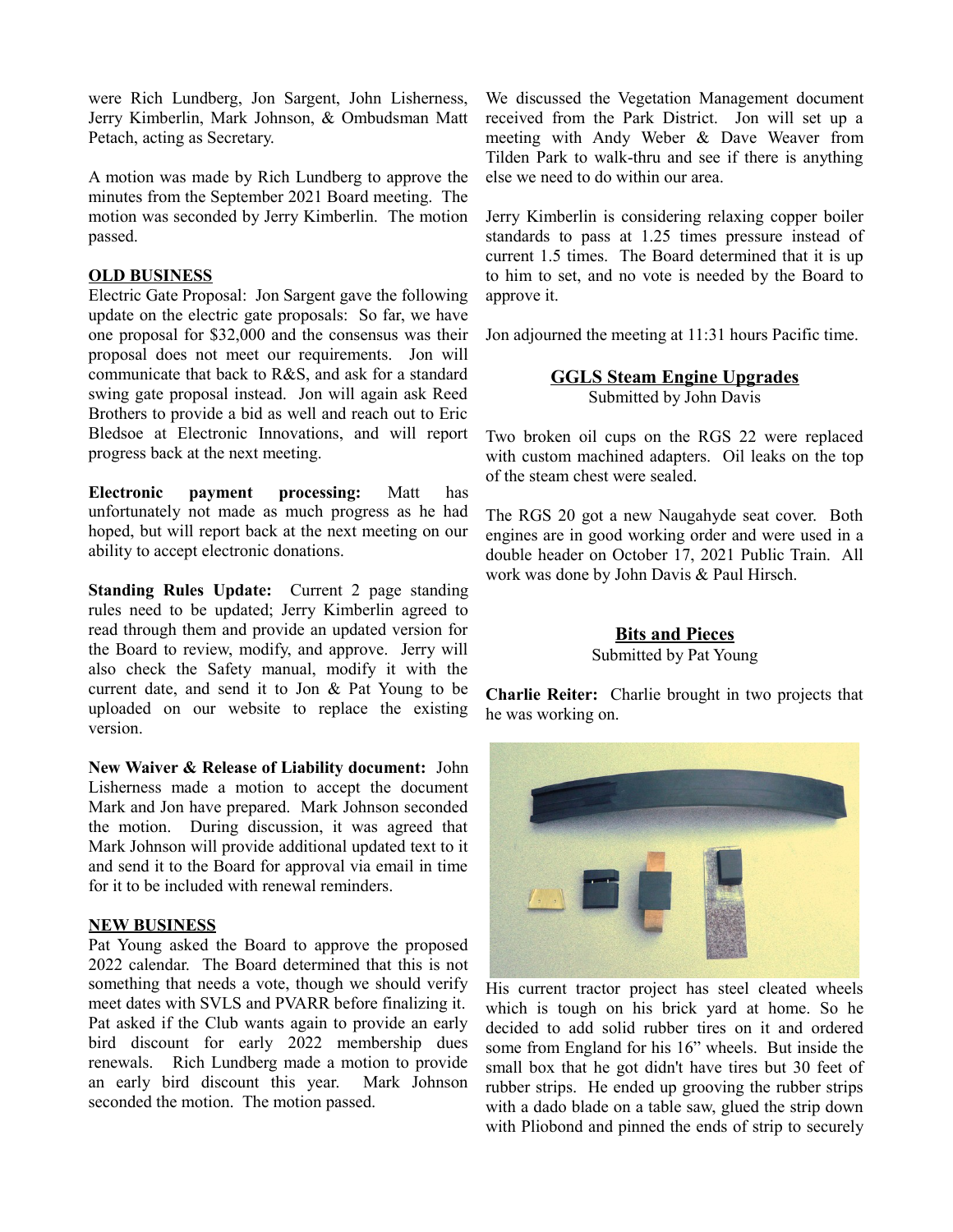hold them down.

It was a tough job but was worth it.



The second item was a generator model he completed from a kit and is the second owner. He put a Honda permanent magnet generator on it and at 1,000 rpm he can get 12 volts from it.



**John Davis:** John showed a product that he highly recommends because it doesn't affect his skin very much (as with all solvents, always minimize skin contact). It has a pleasant smell is a great solvent for removing labels from plastic medicine bottles, a great degreaser, a replacement for paint thinner and good for the environment.

It's called Citrus Solvent from Milk Paint and cost \$75 for a gallon but you can purchase a pint for \$21.

#### **Model Building Upgrade** Submitted by John Davis & Shanna O'Hare

Thanks to our dear friend Elizabeth (age 11), and her Mother Espe, one of our model buildings is being refurbished. Before Elizabeth started renovations, the house needed some shingle repair, the roof ridge line had gaps, a deck rail was missing and the paint was checked and peeling everywhere. After shingle, ridge and deck rail repairs, and a primer coat, Elizebeth is ready for the final colors (which are her choice). Stay tuned as the project progresses.



Elizabeth working on the little house.

### **An Injector Learning Experience** By Bruce Anderson

Okay, so Harley's spool valve has been replaced but now I'm facing another issue. Getting water into the boiler has been challenging the past couple of runs. Harley has two ways of doing this: an axle pump  $\&$  a steam injector. Hand pumps & steam powered water pumps are two other ways commonly used.

There are multiple designs and manufacturers of injectors and mine was made by former GGLS member Anthony Duarte of Eccentric Engineer (more information can be found at the following web site: [https://www.eccentricengineer.com/\)](https://www.eccentricengineer.com/).

My first assumption was that the small diameter holes on the injector's cones might have become clogged (the three cones are Steam, Combining, and Delivery). Upon disassembly, the holes appeared clear. I did notice that the washer did not move possibly due to mineral deposits or scale. Taking careful note of its orientation, I gently removed the washer and worked it so it slid nicely.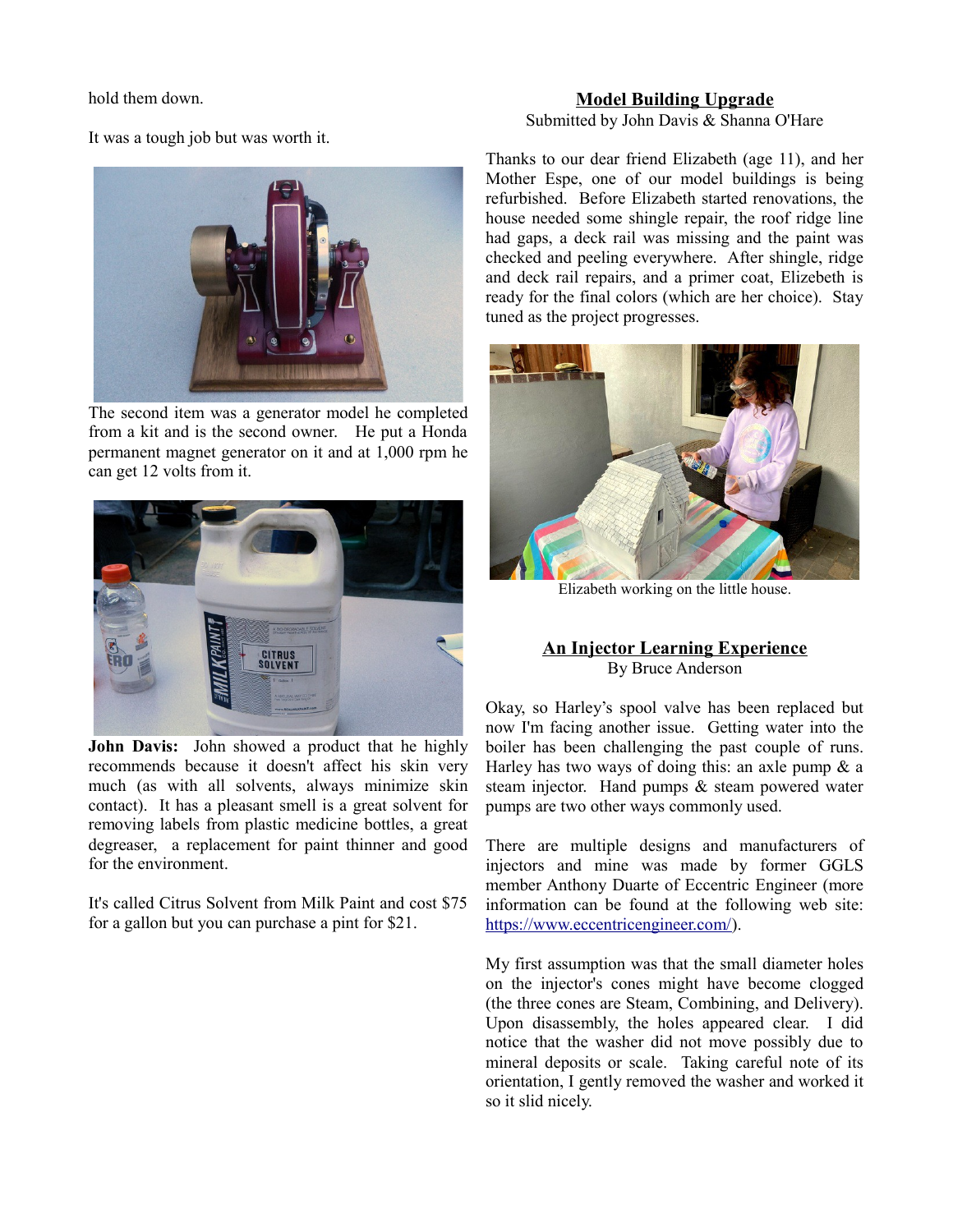I wrote Anthony to pulse him about this. He responded that the washer should move about 0.015" with 0.001" of clearance; I did not notice the gap until I enlarged his drawing. I also believe this movement causes the little snap I hear when the injector picks-up and water flow begins into the boiler. Upon sharing this experience with others of our Thursday Workday crew, I was cautioned not to accidentally cross-thread any of the components during reassembly.

Next in the queue will be checking the axle pump (again).

I am sharing this story in the hopes it provides a useful learning experience to those of us newer to the hobby......or a chuckle about my trials & tribulations to those already knowledgeable about injectors.

P.S., I had ordered a spare Delivery Cone in case I futzed it up. I would have ordered a backup washer as well but they are currently on back order.

## **Snake in the Tracks**

#### By Pat Young and Shanna O'Hare

After the October General meeting and the Public Train began its operation, there was a ruckus by the entrance trestle bridge. Rumor was that someone saw a snake



and sure enough, there it was.

Now it wasn't your garden variety snake, no sirree! It was a 3-footer rattler but surprisingly pretty passive.

John Davis found the critter and began keeping under control with a stick. To me, that stick wasn't long enough (all my photos were done with a long telephoto lens).

He later got it into a box while Shanna called around the Park District on what to do. There were no officials able to deal with it and since it turns out that rattle snakes are considered endangered, they advised that we release it in a remote area. They also suggested she contact Animal Control which deals with wild animals since the Park District isn't allow to do so. Alas, this effort only resulted in a voice mail message saying "no one is here to take your call", followed by referral to another number which turned out to be a non-working number.

#### Strike 1!

Clearly this wasn't a good sign for forthcoming help. Next Shanna approached an officer writing parking tickets just outside our gate to see if he might have a working number for animal control or a suggestion for how best to deal with "Ronnie" the rattlesnake (after spending so much time together, Shanna thought we should introduce ourselves so gave the snake a name). While the officer didn't have any suggestions for Ronnie's future, he did flag down an approaching fire truck to see if they might have any insightful information. They did not, but said "be sure to call us if you have a fire".

#### Strike 2!

I wonder if this is the first time they ever had to deal with something like this...

John found a new garbage can with a lid on the club property and Snake Wrangler John lifted the snake inside.

Meanwhile Shanna was getting urgent calls from Sammy on the Public Train platform to "return to the station" where needed, so she happily left things in John's hands, thinking a snake in the trash can with lid on couldn't be too dangerous to release.

We hiked to the top of the Heintz Loop and yes, the snake was still in there.

Positioning himself, John gave the snake the old "Heave Ho" (you can see the snake flying, maybe) and the rest is history.

First time in my experience with the club that I ever got a chance to see a live rattler not in a cage or the zoo. So with the poison oak, stinging bugs and now this at the track, this could be the first of other sightings. **So Beware!**